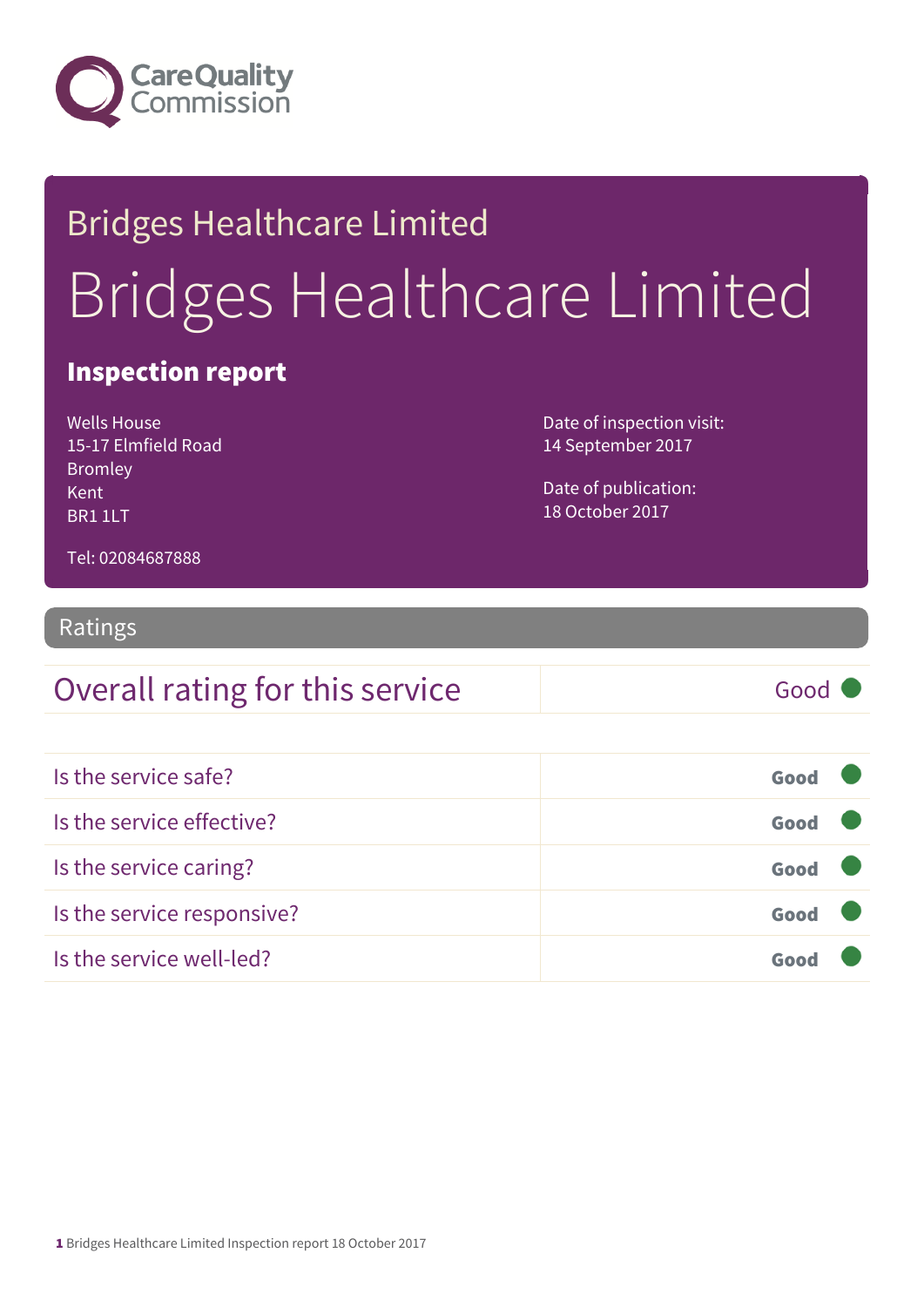### Summary of findings

### Overall summary

Bridges Healthcare Limited is a domiciliary care service, which provides personal care to people in their own homes. At the time of the inspection there were about 45 people using the service.

The service was inspected on August 2016, where we found the service was in breach of two regulations of the Health and Social Care Act 2008 (Regulated Activities) 2010. You can read the report from our last comprehensive inspection, by selecting the 'all reports' link for 'Bridges Healthcare Limited' on our website at www.cqc.org.uk.

We undertook a focused inspection in February 2017 in relation to the breaches of regulation we identified at our previous inspection of September 2016. We found that the service had followed their action plan and had made improvements. We could not however change the overall rating of the service because to do so required a record of consistent good practice.

We undertook an announced comprehensive inspection on 14 September 2017. We gave the registered manager 24 hours' notice as we needed to be sure they would be available for the inspection. At this inspection we found that the service had sustained the improvements put in place following our previous inspections of September 2016 and February 2017 and met the legal requirements.

The service had a registered manager. A registered manager is a person who has registered with the Care Quality Commission to manage the service. Like registered providers, they are 'registered persons'. Registered persons have legal responsibility for meeting the requirements in the Health and Social Care Act 2008 and associated Regulations about how the service is run.

Staff handled and administered people's medicines to them in a safe way. Staff had been trained and assessed in the safe administration of medicines and they understood and followed the organisation's medicines policy.

Risks to people were assessed and detailed risk management plans put in place for staff to follow to keep people safe from avoidable harm. Staff understood risks associated with people and knew what the actions to take to reduce such risks.

Thorough recruitment checks took place before staff were allowed to work with vulnerable people. Staff understood how to recognise signs of abuse and how to protect people from the risk of abuse. Staff also knew and were encouraged to whistle blow if necessary to keep people safe.

Sufficient staff were deployed that ensured people needs were met in a timely way. People told us staff had sufficient time to safely support them. Staff confirmed time allocated to them to support people was sufficient. People also told us and the call monitoring system confirmed people received their care visits as planned.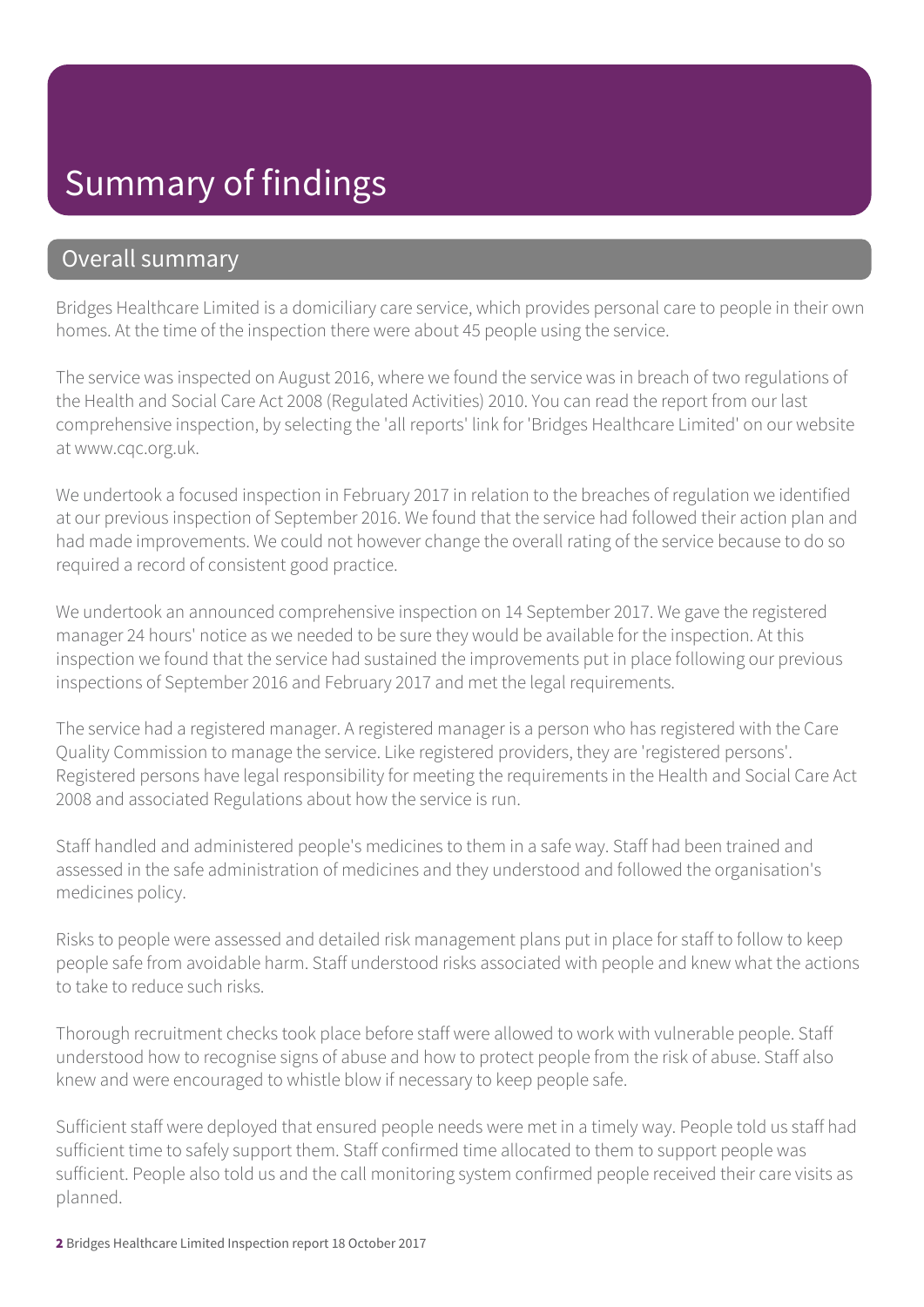The registered manager and staff understood their responsibilities within the Mental Capacity Act 2005. Staff were supported through effective induction, supervision, appraisal and training to provide effective service to people. People were supported to eat and drink appropriately and to meet their dietary and nutritional requirements. People were supported to arrange appointments to ensure their health needs were met. Relevant professionals were involved to ensure people received appropriate support and care that met their needs.

People were treated with kindness and their dignity respected by staff. People told us staff were caring and considerate towards them. Staff understood people's needs, preferences and cared for as they wanted. People and their relatives were involved in planning their care and in day-to-day decisions about their care. Care plans were reviewed and updated regularly to reflect people's changing needs. Staff told us they were updated with changes in people's care.

People received care tailored to meet their individual needs. Staff encouraged and enabled people to do what they can do for themselves to keep them active and maintain their independence.

People and their relatives were given opportunity to share their views about the service. People knew how to complain. The registered manager investigated and responded to complaints and concerns appropriately.

Regular spot checks and audits took place to assess and monitor the quality of the service provided. Where required, action plan developed to improve on areas of shortfall. The service ensured that lessons were learnt from incidents.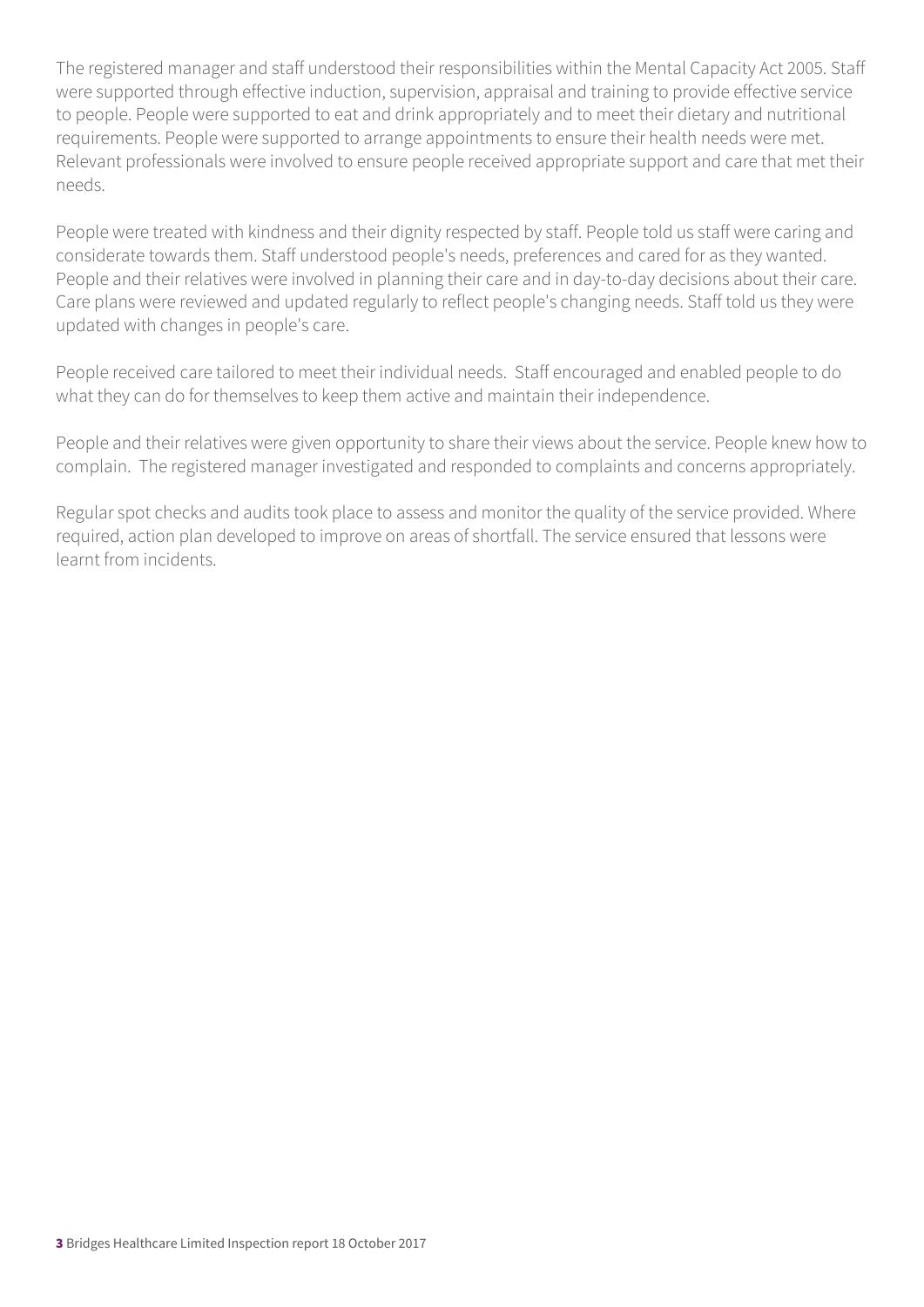### The five questions we ask about services and what we found

We always ask the following five questions of services.

#### Is the service safe? Good

The service was safe. People were safeguarded from abuse. Staff were trained and understood the various forms of abuse that could occur and the signs to look for. They also knew how to report any concerns. They felt confident to raise issues with their line manager and believed they would take necessary actions. Staff knew how to whistleblow and were encouraged by their managers to do so if need be.

Risks to people were thoroughly assessed and management plans developed to reduce identified risks to people in order to keep them safe.

People received their medicines in line with their prescriptions. Medicines were managed safely. Medicine administration records were completed correctly..

Recruitment procedure was robust. Staff underwent checks to ensure they were suitable to work with people. There were sufficient staff deployed to meet people's needs and staff told us that that the time allocated to them to complete care visits were sufficient.

#### Is the service effective?  $\blacksquare$

The service was effective. Staff were trained, supported and supervised to meet the needs of people.

People consented to their care, and where required, relatives and professionals were involved in the decisions. People had their care provided in line with the requirements of the Mental Capacity Act 2005 (MCA).

People were given food and drinks to meet their nutritional needs. People told us they enjoyed the food provided at the service.

People had access to a range of healthcare services to maintain their well-being and health.

#### Is the service caring? The service caring of the service care  $\blacksquare$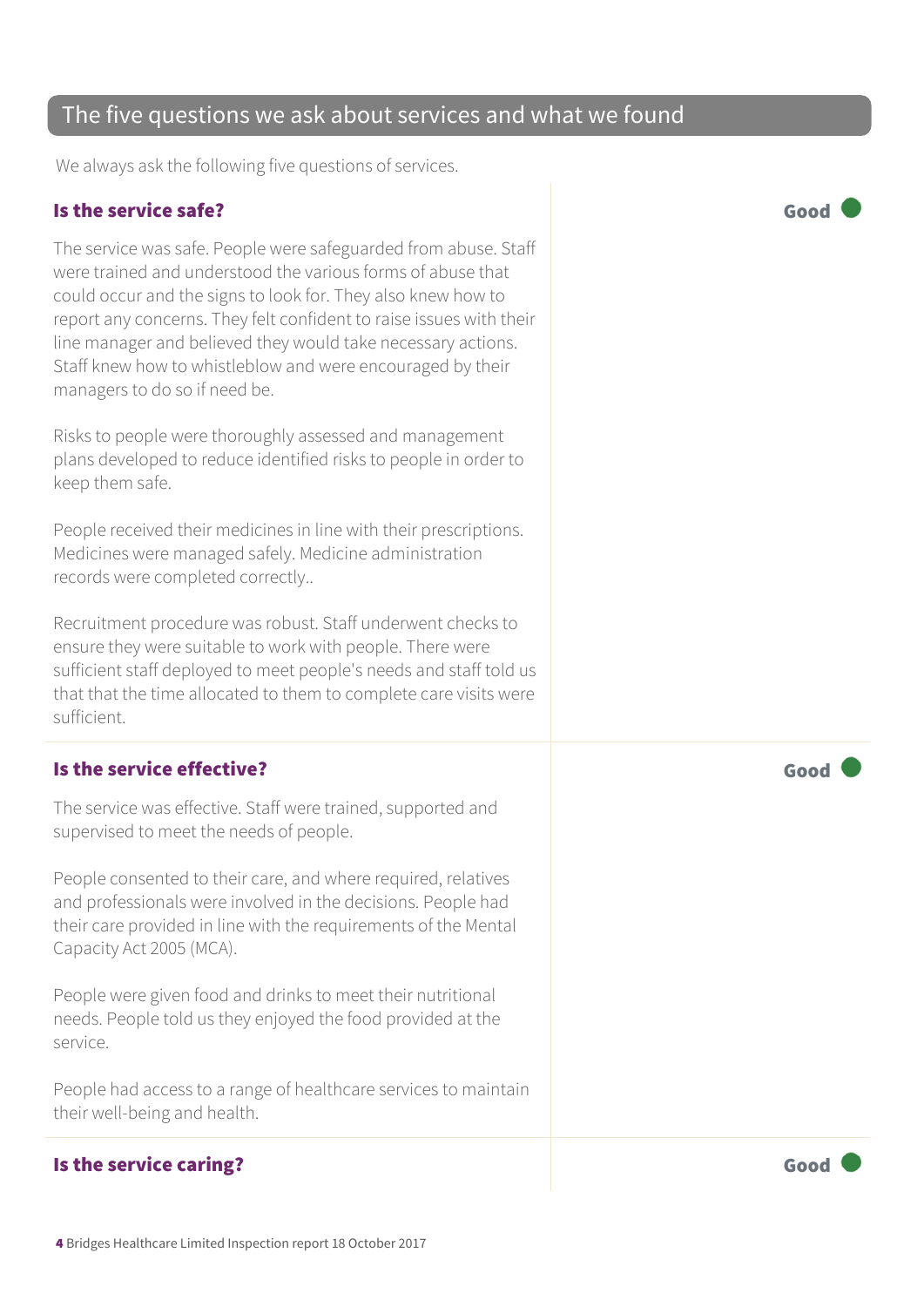| The service was caring. People told us staff were kind and<br>friendly, and treated them with respect and dignity.                                                   |      |
|----------------------------------------------------------------------------------------------------------------------------------------------------------------------|------|
| People were involved in planning their care and in day-to-day<br>decisions about their care.                                                                         |      |
| Staff understood the needs of people and how to support them<br>accordingly.                                                                                         |      |
| Staff knew people well and cared for them in line with their<br>wishes and preferences.                                                                              |      |
| Is the service responsive?                                                                                                                                           | Good |
| The service was responsive. Care plans detailed people's<br>preferences. Care and support was delivered to people in the<br>way and manner they wanted.              |      |
| People were supported to maintain their independence.                                                                                                                |      |
| People and their relatives knew how to raise concerns and<br>complaints and these were investigated and responded to in line<br>with the provider's policy.          |      |
| Is the service well-led?                                                                                                                                             | Good |
| The service was well led. There was clear management structure<br>in place. Staff were provided with the leadership and direction<br>they needed.                    |      |
| People and staff told us the registered manager and members of<br>the management team listened and were open to feedbacks<br>which were used to improve the service. |      |
| There were systems for monitoring the quality of service<br>provided. There was a registered manager who complied with<br>the terms of the registration with CQC.    |      |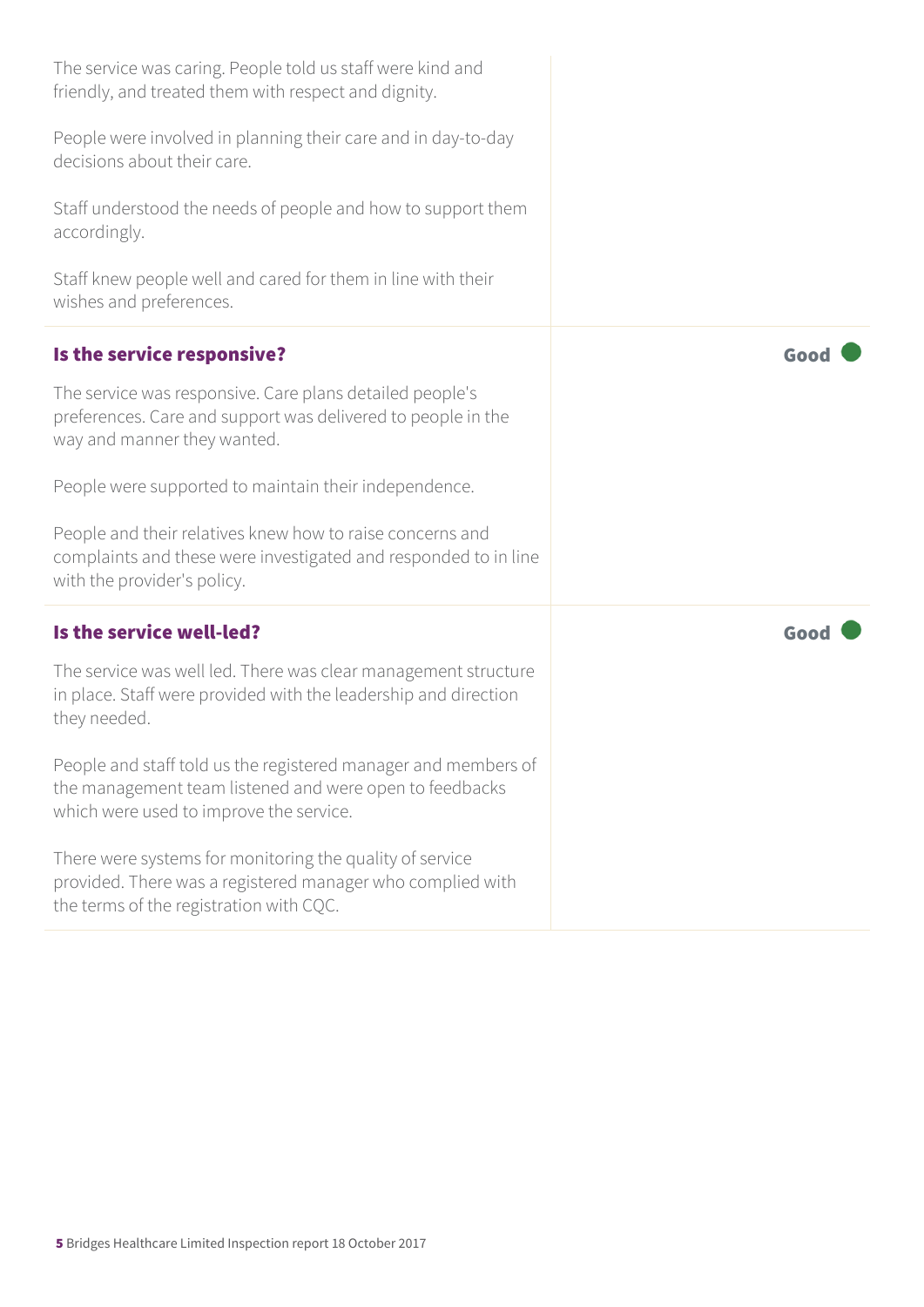

# Bridges Healthcare Limited Detailed findings

## Background to this inspection

We carried out this comprehensive inspection under Section 60 of the Health and Social Care Act 2008 as part of our regulatory functions. This inspection checked whether the provider is meeting the legal requirements and regulations associated with the Health and Social Care Act 2008, to look at the overall quality of the service, and to provide a rating for the service under the Care Act 2014.

This announced inspection took place on 14 September 2017. The inspection carried out by two inspectors and an expert by experience (ExE) who contacted people over the phone to obtain their feedback about the service. An expert by experience is a person who has personal experience of using or caring for someone who uses this type of care service.

Before the inspection we reviewed the information we held about the service which included notifications of events and incidents at the service. We also studied the Provider Information Return (PIR) we received from the provider. The PIR is a form that requires providers to give some key information about the service, what the service does well and improvements they plan to make. We used this information to plan the inspection.

During the inspection we spoke with the registered manager, service director, human resources officer, one care worker and two administrative staff who are responsible for allocating and monitoring care visits. We looked at 10 people's care records to see how people's care was planned, 10 people's medicine administration records (MAR), nine staff files including their recruitment and supervision records. We also checked others records relating to the management of the service including complaints and quality assurance systems.

After the inspection we spoke with 10 people using the service and two relatives. We received feedback from one local authority service commissioner about their views of the service.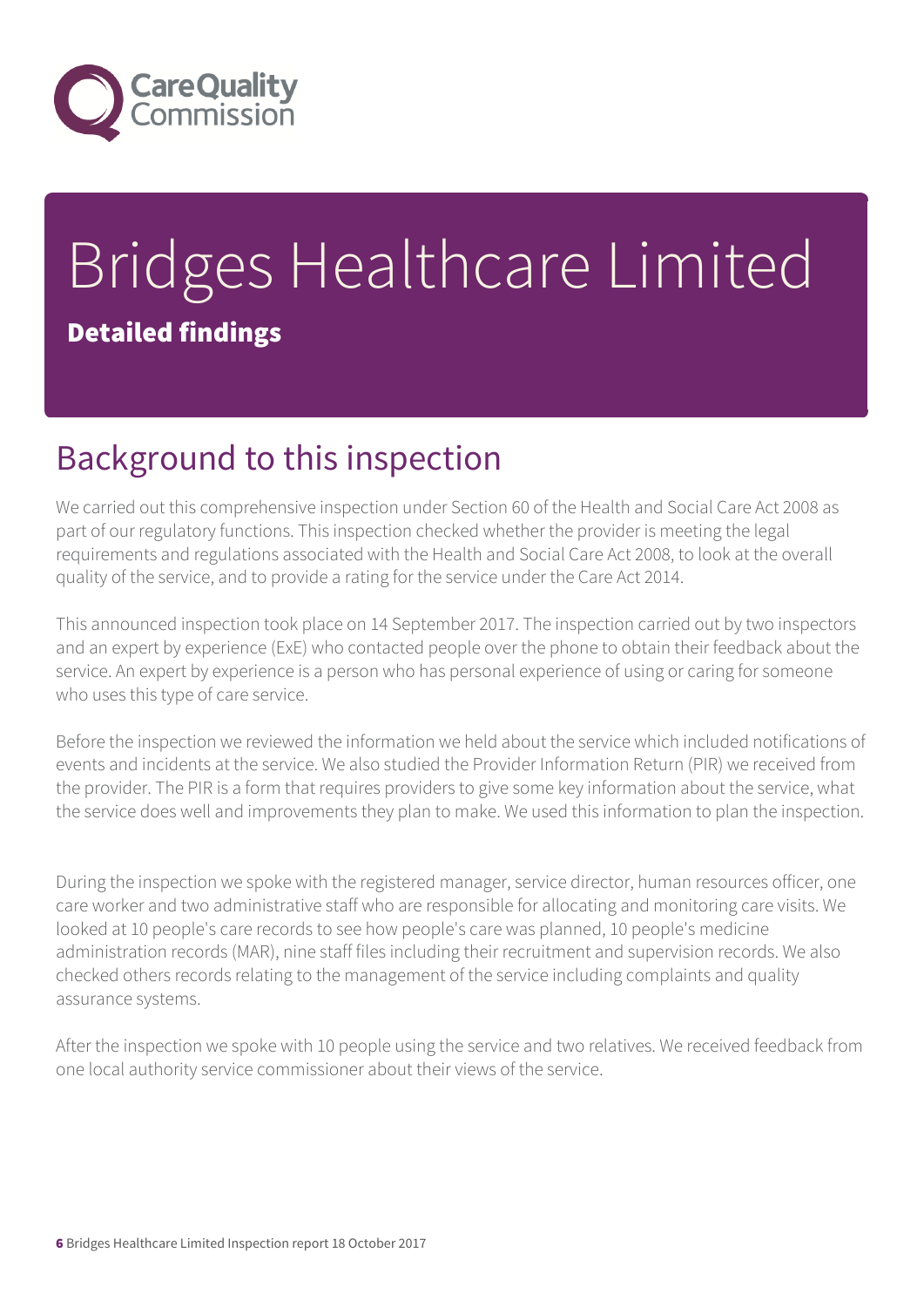People felt safe using the service and in the way their care was delivered. One person told us, "Very safe, no problems, I can always ring the office if there are any difficulties." Another person said, "I feel quite safe with the girls. They are lovely." One relative said, 'Perfectly safe, we've never had any trouble from them at all in that respect." A second relative told us, "Oh yes, we are safe. There is nothing to make me question that."

The service ensured effective systems and procedures were maintained to protect people from abuse and discrimination. All care staff had completed safeguarding training and understood the different types of abuse and the signs to identify them. They also knew how to report any concerns they may have about people's safety to the registered manager in line with the provider's safeguarding procedure. One member of staff told us, "Abuse is an important area to be watchful of in this job. It could be anyone abusing the vulnerable patients' even relatives. As a care staff you need to observe. If I suspect something is not right, I will let my manager know immediately so they can investigate. I don't have to be sure before I report my concerns." When we asked if they felt confident that their concerns will be taken seriously, the staff member told us, "They [management] are very proactive in dealing with issues. I am confident that any concerns they raised would be investigated." Another member of staff said, "I have done the training. I know the various forms of abuse. If I suspect or see anything it doesn't matter who is doing it, I must report immediately. It is my responsibility to report it." Staff also knew how to whistleblow to external agencies if necessary to protect people. The registered manager understood their responsibility to ensure people were safeguarded from abuse. There had not been any allegation of abuse since our last inspection.

Avoidable harm to people were minimised by the service as they carried out risk assessments and put management plans in place to reduce risk of harm to people. This covered risks to people's physical and mental health, behaviour, pressure sores, eating and drinking, medicine management, environment; and moving and handling. Risk management plans were devised to reduce the chances of the risks from occurring. We saw management plan in place for one person as risk of choking. The speech and language therapist (SALT) was involved in caring for this person and had developed management plan for staff to follow. The plan stated that the person could only have pureed or soft food and thickened fluid. There was clear guideline for staff to follow in preparing the person's food and when feeding this person to make sure they were safe. It included how to position the person and how to ensure they did not have excessive food or fluid in their mouth. There was also equipment provided and guideline for staff to remove excessive food in the person's mouth in order to reduce risk of choking. We also saw that two members of staff carried out moving and handling tasks where it has been assessed as a way to reduce risk and ensure safe transfers. There was also clear procedure in place for staff to follow to undertake this task safely. People at risk of developing pressure sores also had plan devised to prevent and manage this. Appropriate equipment had been provided such as pressure relieving mattresses and cushions. Staff understood risks associated with people and the management plans in place to reduce such risks. Risks were reviewed regularly to ensure they were up to date and current. This meant that people's risks were safely managed.

People received their medicines as prescribed. People's care records detailed the level of support they required to manage their medicines safely. For example, some people needed staff to remind them to take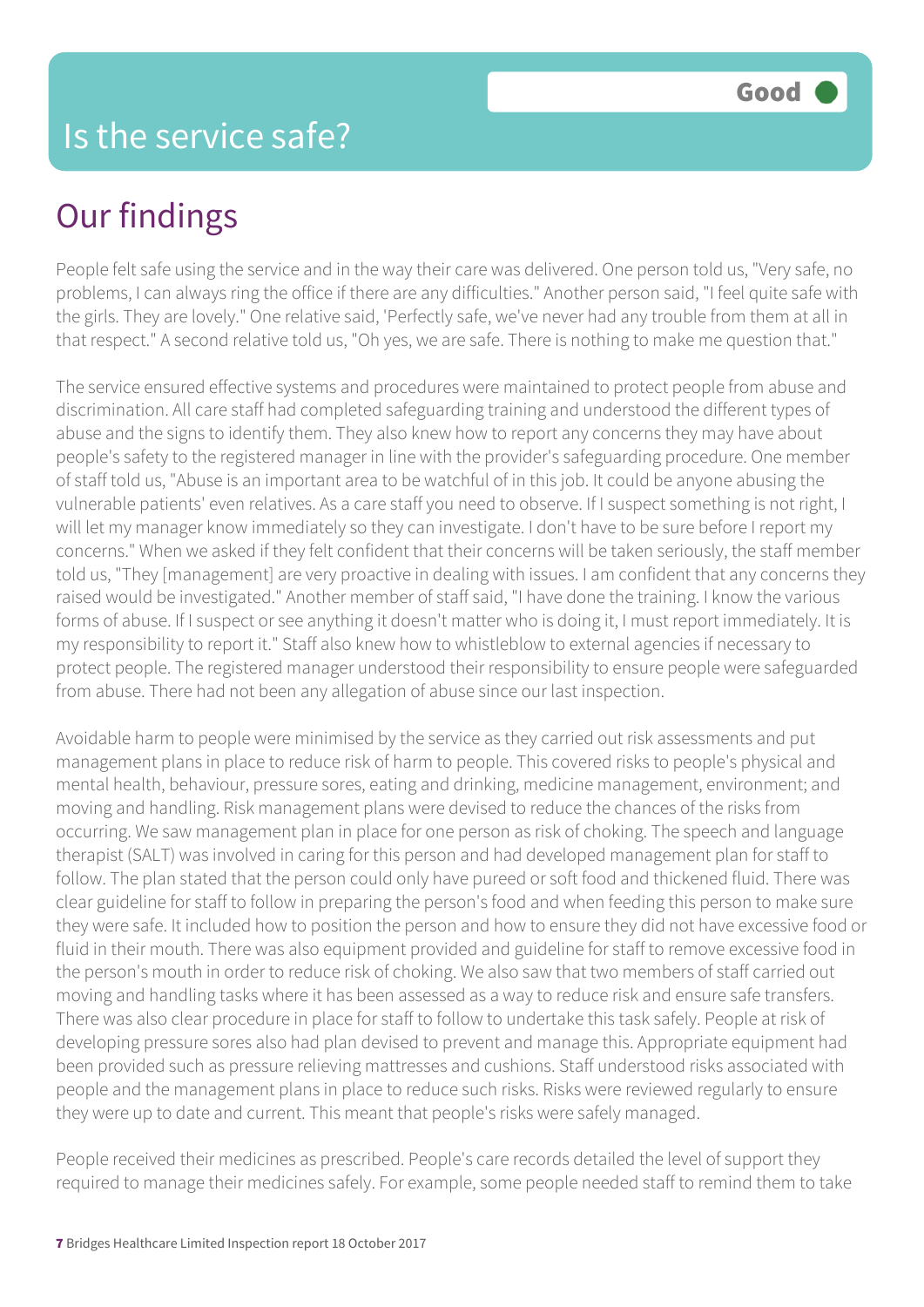their medicines and some needed support to dispense the medicines. One person told us, "They [care staff] give me my medications. The pharmacy provides a dossett box. They [care staff] give this to me each morning and they do document it." Another person said, "[Care staff] give us our medicines every time. They've got it all documented in the folders." A third person said, "I do that myself, they [care staff] put it in a glass, I medicate myself. There's a book which they fill up We saw that there was medicine management procedure in place for staff to follow. Record also showed staff had all completed safe management of medicine training and had their competency assessed before started administering medicines. Staff we spoke with understood their procedures and actions to take if they had concerns regarding people's medicines. Medicines administration records [MAR] sheets we checked were legibly signed. The registered manager audited MAR sheets monthly to ensure they were accurate.

The service had followed safe recruitment practices to ensure people were safe and received support from staff who were suitable. We saw that potential staff members completed application forms which confirmed their employment history, experience and skills. References and criminal record databases were checked to ensure the applicant was not barred from working with vulnerable adults. Applicants also provided proof of identify, and their eligibility to work in the UK. The human resource officer told us they completed and obtained satisfactory checks before applicants were allowed to commence work with people. Staff we spoke with confirmed what the human resource officer told us. This indicated that people were cared for by staff who had been properly vetted for the job.

People received the care they needed when they required it. The service scheduled visits to people in line with their care needs and requirements. One person told us, "... Usually the same carer in the morning and lunchtime. Sometimes I get different staff in the evening but this is not a problem to me. What they [care staff] get through in half an hour in the morning is absolutely amazing." Another person said, "They [care staff] are most punctual, if anything was wrong I would contact the office and they follow it through all the time." And a third person told us, "They [care staff] are quite regular no problem. Sometimes they get held up with the traffic. They let you know by phone if going to be late."

The office staff who organized staff rotas explained that they matched staff to people looking at travel time. They said this reduced the risk of lateness as staff work within their locality as much as possible. Staff told us they received their rotas in advance and summary of person's needs. When we asked if time allocated to them to care for people was sufficient they told us, "Definitely enough for me. If it's not enough the [registered manager] will increase it." Another care staff said, "The time we get is sufficient to complete the tasks. We know how to work with people so it helps us too." Staff told us and the rota confirmed that visits which required two members of staff were undertaken by two staff members.

The service had contingency plan to manage unplanned staff absence and shortfall of staff. There was an electronic call monitoring system used to manage care visits. The system showed when staff arrived and left their care visits. It also flags up when there was a staff was running late or potential missed visit. The service director, registered manager and care coordinators were hands-on so were able to provide cover in emergency situations to ensure people's needs were met. The service had a company car used to transport staff quickly to attend to care visits if they system flags up that a visit had not been completed and a potential missed visit. We reviewed record of the electronic call monitoring system and it showed people received their care visits as planned. This meant people received care from staff to meet their needs.

People were supported by staff who knew how to respond appropriately to emergency situations. The service had procedures in place for staff to follow in the event of unplanned events. There was an out-ofhours manager who supported staff when required to manage situations that may arise. Staff we spoke with knew the procedure to follow. Staff told us they would assess the situation and seek the advice of their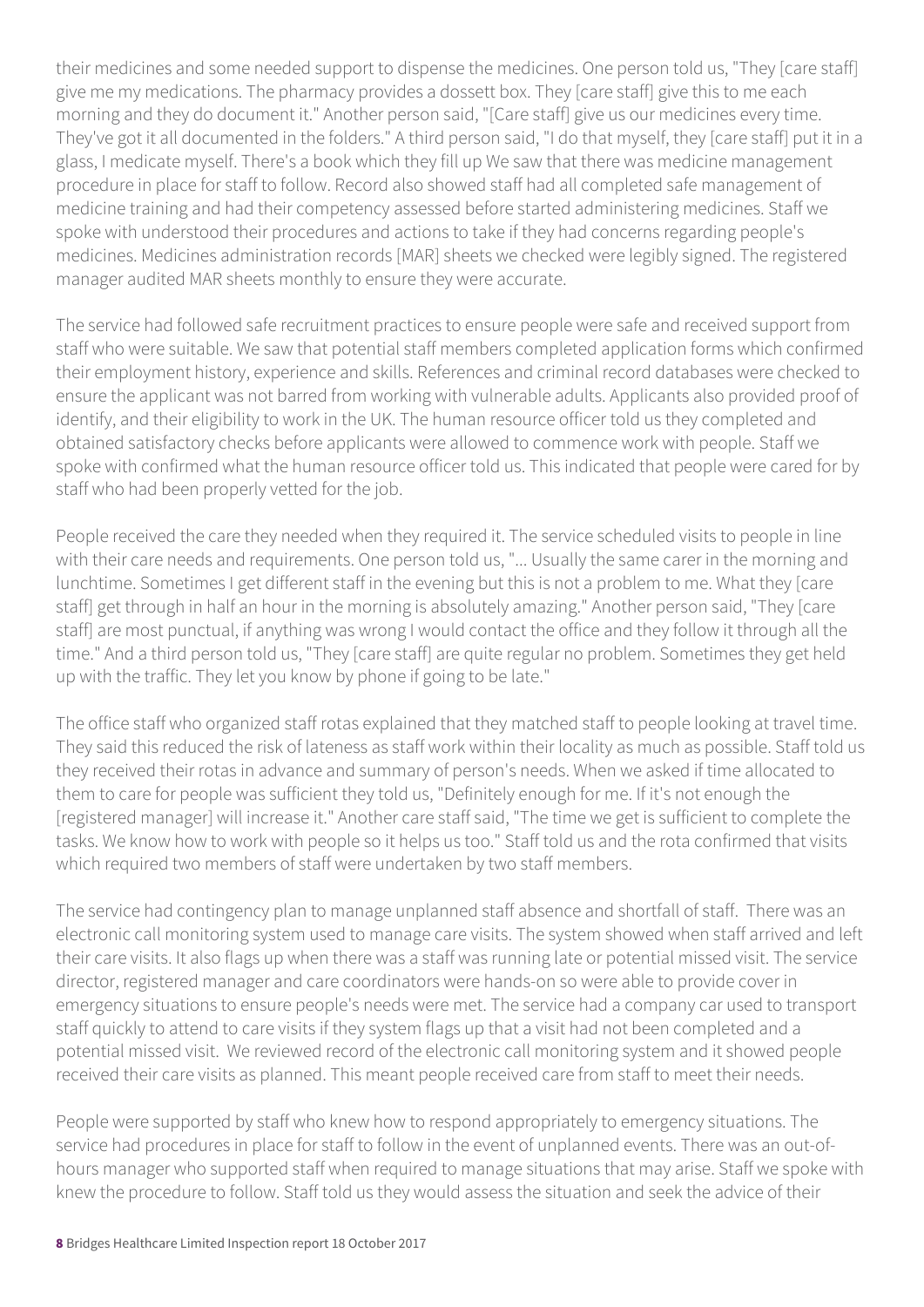manager if needed. They said they if a person required non-urgent medical care they would contact the person's GP and if it was a medical emergency, they would call the ambulance service immediately. Care records provided details of who to contact and what actions to take in the event of emergency.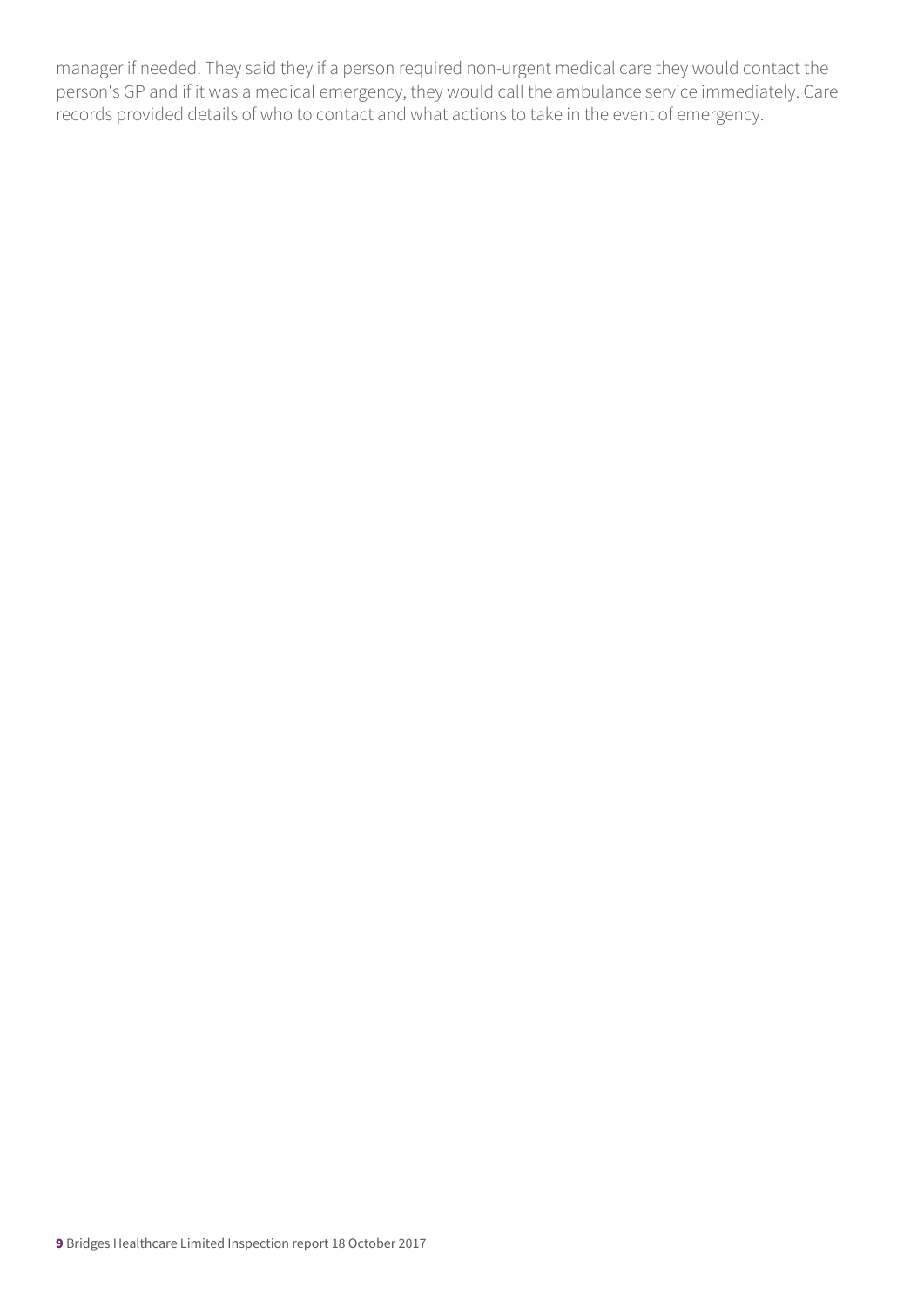People told us they were supported by staff who had the experience, skills and knowledge to deliver care effectively. One person said, "They [care staff] know what they are doing. If there is a new member of staff starts, they come with a staff member who is experienced first to show them how to do things." Another person told us, "Yes, I think they [care staff] are good at the job. They are good quality of staff." And a third person confirmed, "Yes, by and large they are pretty much on the ball. They know what they are doing. I've had other agencies but Bridges healthcare are more professional. Staff turned out with a uniform on." One relative told us, "I have total and utter confidence in them [care staff]. They are good."

Staff told us and records confirmed that staff received relevant trainings to do their jobs effectively. New members of staff received an induction and training when they started and staff we spoke with told us their induction period helped them understand and learn the job better. They said this included classroom based training and a period they spent shadowing experienced staff members. Records showed that all staff had completed training in core areas such as safeguarding, medicine administration, infection control, moving and handling and other areas in care delivery. We saw from records too and staff confirmed that they received training in specific areas relevant to the needs of people they supported such as dementia, catheter, nutrition, falls prevention, epilepsy, basic life support, diabetes and PEG feeding. Staff completed refresher courses to keep their knowledge and skills relevant.

People received care from staff who were supported to be effective in their roles. The service used methods such as one-to-one supervision sessions, annual appraisals and observations to support staff to improve on practice and gain confidence to do the job better. Staff told us that they gave them opportunity to address concerns about people and team work. Notes of these meetings confirmed this and showed that training needs and performance issues were also discussed.

We saw that a staff member's performance relating to compliance with procedure and attitude had been addressed through this medium. A refresher course was also conducted for the staff member to improve their practice. This meant people had their care and support delivered by staff who were supported in their roles.

The Mental Capacity Act 2005 (MCA) provides a legal framework for making particular decisions on behalf of people who may lack the mental capacity to do so for themselves. The Act requires that as far as possible people make their own decisions and are helped to do so when needed. When they lack mental capacity to take particular decisions, any made on their behalf must be in their best interests and as least restrictive as possible. People can only be deprived of their liberty to receive care and treatment when this is in their best interests and legally authorised under the MCA.

We checked whether the service was working within the principles of the MCA. Staff had received the MCA training and understood people's rights under this legislation. Staff were aware that they cannot impose decisions on people. One member of staff told us, "We involve family members and our managers if we are having difficulty with a person allowing us provide care. Whatever, the case we cannot force them. We can only encourage them." Another staff member said, "You have to respect people's choices even when you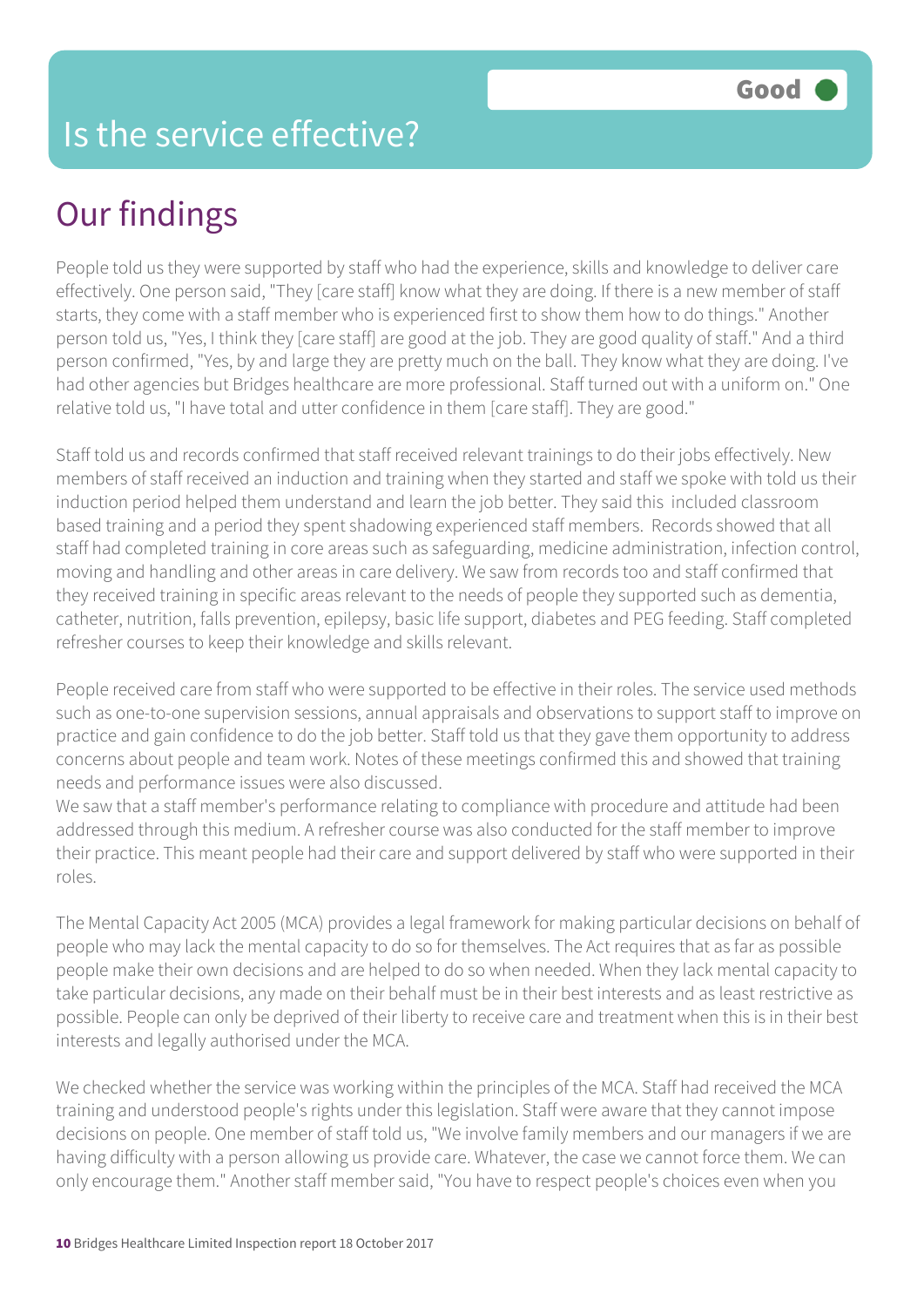think it is not a good choice. I let me manager know about my concerns and they sort it out." Staff gave us examples of where they had doubted people's capacity to make decisions and the actions the registered manager had taken which included involving people's family and appropriate professionals for best interest decisions. We saw record of best interest decisions made in specific area such as medicines management. This meant people's rights were promoted.

People consented to their care and support before it was delivered. People told us that staff checked with them before they undertook any task. They also confirmed that they agreed for the care agency to deliver their service before they started delivering care to them. We saw consent forms and care agreements signed by people or their relatives or representatives in management of various aspects of their care and support. For example, support with medicine management and use of bedrails. The risks associated with these activities were also assessed.

People received the support they required to meet their assessed nutritional requirements. Care records detailed people's nutritional needs and the support they require with eating and drinking. One person's care plan stated, "[person name] need support to prepare meals and feed. Cut food up in small bites and feed slowly ensuring they swallow before the next mouthful." Another person's plan read, "Prepare meals and drink on each visit. Leave them on the dining table. [Person name] can help themselves." People told us staff supported them in line with their requirement. One person said, "They [care staff] get breakfast for me, it's all very good." Another person told us, "They [care staff] prepare my meals or me. Quite honestly I can't find fault with any of it."

People continued to be supported by a range of health and social care professionals to maintain their health and welfare. We saw notes which confirmed that staff supported people to arrange health appointments with their GPs and district nurses as required. We also saw that the service had made referrals to where needed or liaised with relatives of people to do. For example, we saw occupational therapist was involved for people mobility difficulties, SALT involved for people with speech and swallowing difficulties and district nurses involved to manage people's pressure sores and diabetes. Care records showed staff followed recommendations made by professionals. For example, staff supported one person to do urine test regularly in line with advice from the person's GP.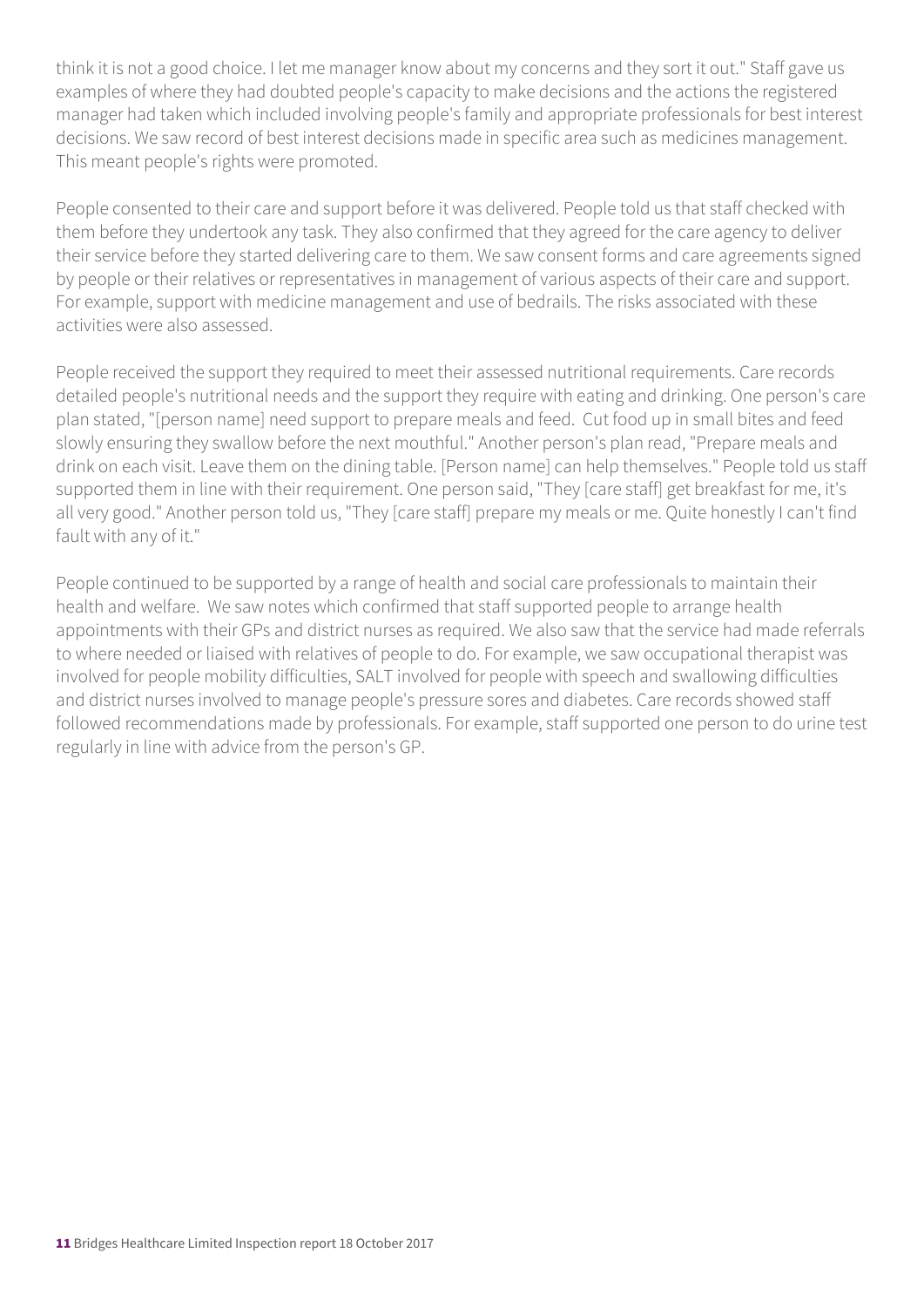People were cared for by staff who were kind and compassionate towards them. One person told us, "I get on very well with them [care staff]…We chat a lot. They [care staff] are very kind to me and have a lovely attitude. They do everything properly." Another person said, "They [care staff] are good, perfect you couldn't wish for a nicer pair." A third person told us, "When washing me they are very careful' 'When hoisting me into bed they don't just shove me into bed, they make sure I'm in the right position and comfortable." A relative told us, "They are always very nice, caring and chatty." A second relative commented too that, "The girls are absolutely first class, we have a good giggle."

Staff told us they have developed working relationship with people. One member of staff told us, "They [management try to match people to staff. They encourage continuity and consistency so we have a lead care staff working with people. Of course staff take leave so this may change but they try." People confirmed they had regular care staff who supported them. They also confirmed that the staff understood how to work with them.

People were cared for by staff who knew them well and delivered their care in a way that met their requirements. Care records had a description of people's histories, backgrounds, likes and dislikes, their preferred name and their communication needs. One person's care record detailed their communication need as, "[person name] can express themselves using facial expression. Speak to [person name] slowly and softly and in a positive way. Give them time to respond too." Another person's plan stated, "[person name] is unable to communicate verbally but able to make groaning sound when in pain and discomfort. Always explain to them what you are doing and provide them reassurance." Staff told us they found the information on the care record useful in caring for people as they wished. One member of staff said, "We have personal passport which tells you about the person. For example what they like and don't. It could just be one small thing like many sugars they like in their cup of tea." One person confirmed to us that staff respected their wishes when they said, "They [care staff] always use my name and always ask if I've had a good night or not. They ask if they have got breakfast and tea right. They do things as I want it and are very careful." Another said, "Most have been coming here for 2 years, they know everything about me. They go out of their way to help me."

People were involved in day to day decisions about their care. People told us staff followed their wishes. One person said, "They [care staff] always ask what I want. They chat with me about what they are doing. I am informed of what is going on." Another person said, "They [care staff] inform me of what is happening every time. As soon as anything is wrong they notify my [spouse]. They involve us in every aspect." A relative told us, "I am kept informed of things I need to know. I have not had any problem with that." Staff gave various examples of how they involved people and their relatives in their care. Examples ranged from decisions about how they want their personal care done, times of visits to what to eat and wear. Staff showed they understood the importance of allowing people decide their day-to-day care delivery.

People's privacy and dignity were respected. People told us staff treated them in a dignified manner. One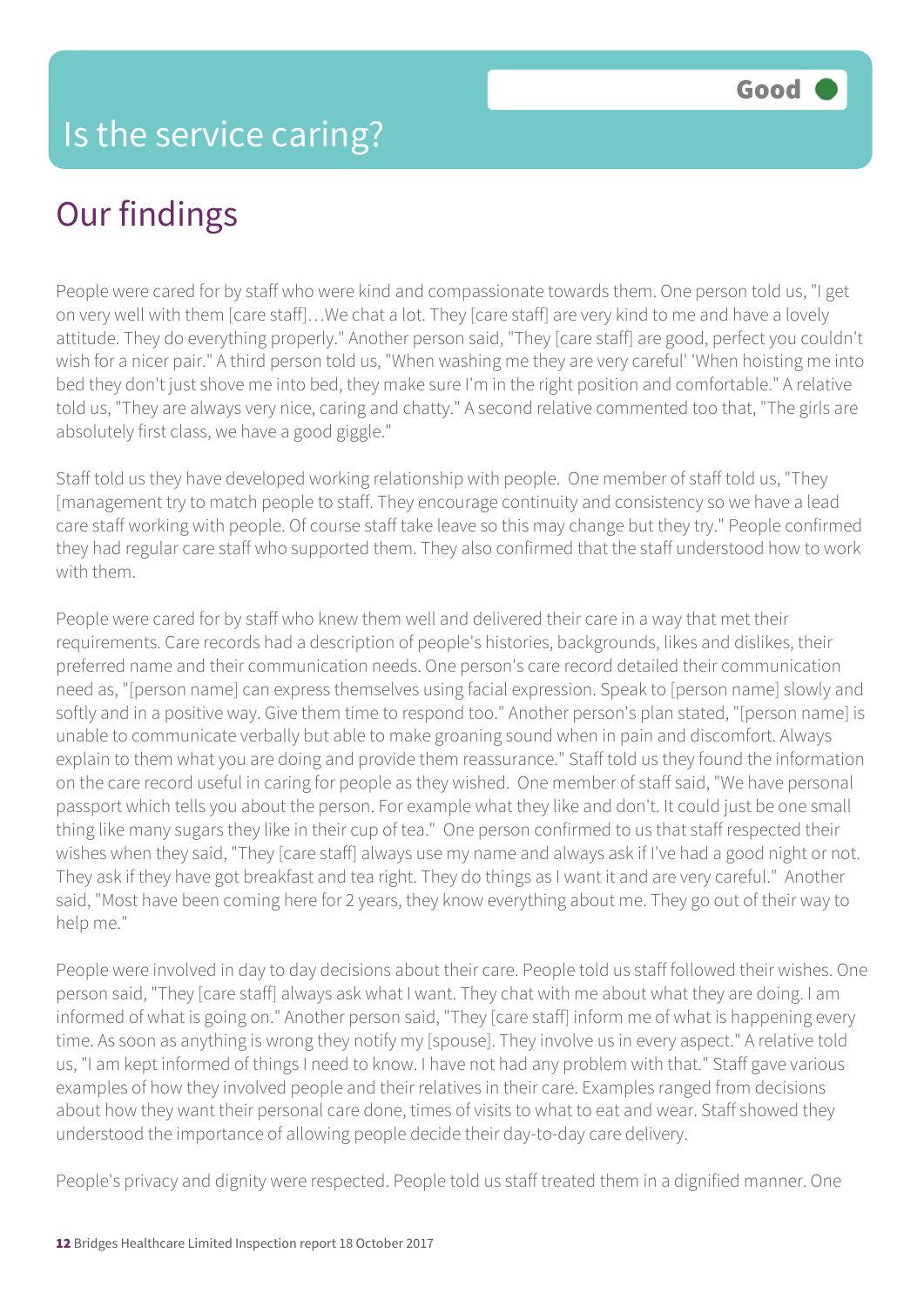person said, "They [care staff] are very good with that. I'm washed in bed, they don't make an issue. They cover me with towels." Another person said, "Never had any problem. All the usual things, they cover me up when giving me a wash. They're very good." A relative told us, "They [care staff] get [loved one] onto the commode and into the bathroom, they close the door." Another relative said, "They [care staff] always draw the curtains. They [care staff] leave them [person] on their on their own while using the commode." Staff had been trained in dignity in care as part of their induction. Staff demonstrated they understood why this subject was important. They used examples to explain this to us.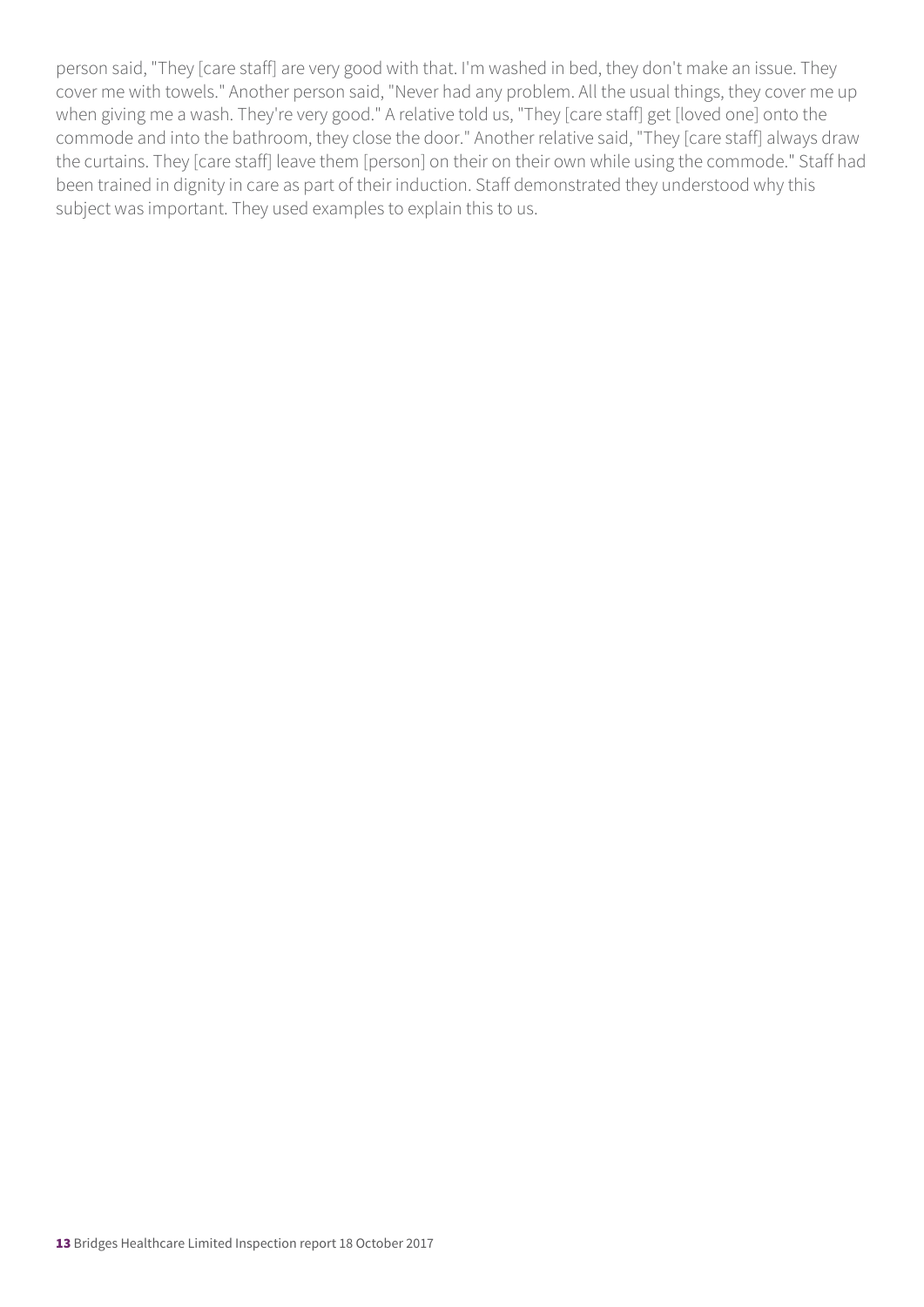### Is the service responsive?

# Our findings

People received care that was tailored to meet their individual needs. Records showed that the service carried out an initial assessment of needs where they discussed with people, and where possible with their relatives what people's needs were and how these would be met by the service. They gathered information about people's goals, requirements in terms of preferred times of visits. How they want their care delivered and choice of staff.

Care plans were developed based on the information gathered. Care plan covered various areas of people's need including nutrition, personal care, incontinent care, emotion well-being, physical health and skin integrity. These provided detailed guidelines for staff to follow to care for people in a way that met their needs. Staff told us the care plans were comprehensive and provided them information they needed to care for people in line with their needs. People also confirmed staff worked with them in accordance to their needs. One person said, "I'm a bit stiff in the mornings with arthritis, and with showering. Care staff understand and are careful." Another said, "I'm washed and cared for in bed. They [care staff] don't make an issue about it. They understand. Another told us, "They [care staff] need to apply cream and massage my legs. They do it properly." Care plans were reviewed regularly to reflect people's current needs.

The service was flexible and adjusted to meet people's needs. People were able to request for change of time and care staff if they wished. The registered manager told us they always considered people's request and where possible acted on them. People told us staff accommodated their request. One person told us about how they had requested for a change of care staff and it was acted on. One relative told us, "They [care staff] are flexible. If I wanted anything specific, they do it or if there was a problem I would tell the staff and they deal with it." Staff told us and records confirmed that duration of people's care visits were increased or decreased as appropriate to their needs. For example, if people were slow due to their conditions or unwell.

People were encouraged to do as much as possible for themselves. Care records detailed what people were able to do. One person was able to wash and dress themselves but needed help to have a shower. Another person could dress themselves but needed assistance to wash and apply cream on their legs. Staff told us they enabled people maintain their independence no matter how little it was. One staff said, "Independence matters. Even if it is just combing their hair or brushing their teeth."

People knew how to complain about the service if they were unhappy. One person said, "Oh yes certainly, I've got their number. Although I have not had any reason to use it." Another said, "I believe the phone number is on the file'. 'I did make a complaint once about one carer. They [management] took my complaint on board and took action. I was satisfied with the outcome." Information about how to complain was given to people when they started using the service. Complaints record we reviewed showed that the service had followed their procedure in responding to complaints raised about the service. One was about a staff member. It was investigated and outcome communicated to the complainant and commissioner. The outcome was acceptable. The service used the outcome to inform staff training.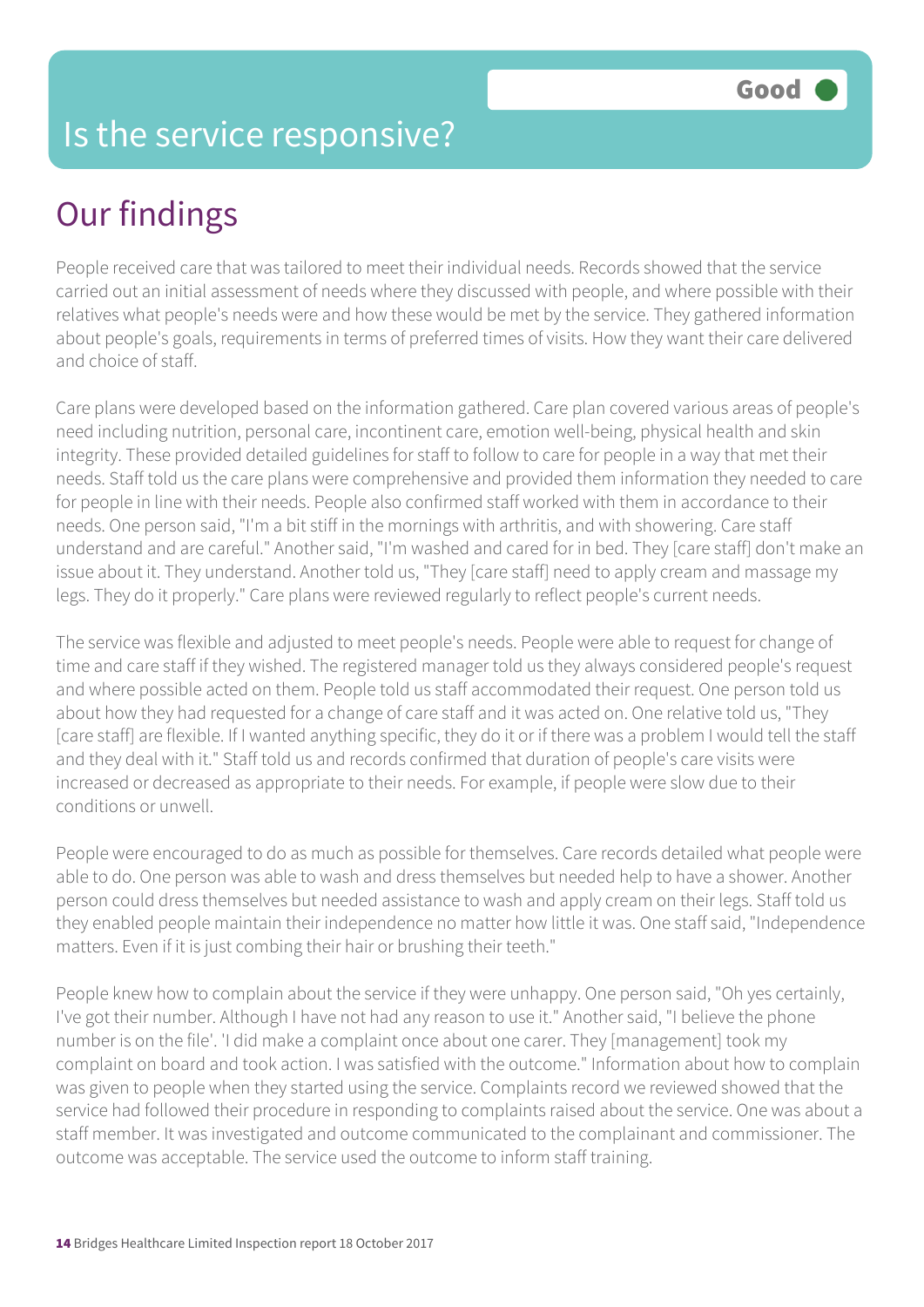The service was well managed and run effectively. Comments from people included, "I think the service is excellent, that's all I can say", "Excellent organisation", and "As far as I can tell, the service is good and professional." The service operated a clear management structure and leadership was visible. There was a registered manager in post who had worked in the service for several years. They demonstrated adequate knowledge of their role and responsibilities. The service director was also involved in the day to day running of the service and provided support to the registered manager. There were care managers and team leaders who contributed in ensuring people received the support they required and care staff had the direction and guidance needed. Members of the management team we spoke with showed they understood their responsibilities.

The service operated an open and transparent culture. People and their relatives told us the management listened to them and acted on their feedback. One person said, "If I have a problem they sort it out or they explain what the problem is." Another said, "They always answer any questions I have and resolve issues quickly. They are pretty good that way." A relative said, "I have not had any problems with the service. They listen to us and deal with our concerns and we move on." One local authority service commissioner who gave us feedback commented positively about the way the service operated. We saw examples of how the service had responded to concerns in an open way. In one case they had reported an incident a staff member's conduct to the commissioners and raised a safeguarding alert. The matter was thoroughly investigated and resolved.

Staff also told us that they felt safe and able to discuss their concerns with the management team and they felt listened to. One member of staff said, "[management] listen to what we have to say. They take our views seriously because they know we work with the people and understand their needs." The staff member gave an example that the management had increased the duration of a care visit for one person following staff feedback. Another staff member gave us two examples of how the management staff had acted on their feedback to improve the service. They told us that management had developed monthly newsletters so staff can be up to date with general issues in the organisation and health and social care industry. Another example was the implementing of collection points at strategic locations where staff can easily go and collect items such as gloves and paperwork they need for their work. This system was put in place after staff discussed with management about the difficulty they experience travelling to the office to pick up items. This showed the registered manager and the management team listened to staff and used their feedback to improve the service.

The management staff held regular meetings with staff to listen to their concerns, discuss issues and update them with policies and procedures. Notes of team meeting meetings showed discussions with staff about various matters such as rotas, team work and attendance and time keeping. Monthly newsletters were produced and circulated to staff to update staff on policies and procedures and changes in health and social care legislation. One newsletter we looked at reminded staff of their rights to whistleblow if they wished to keep people safe.